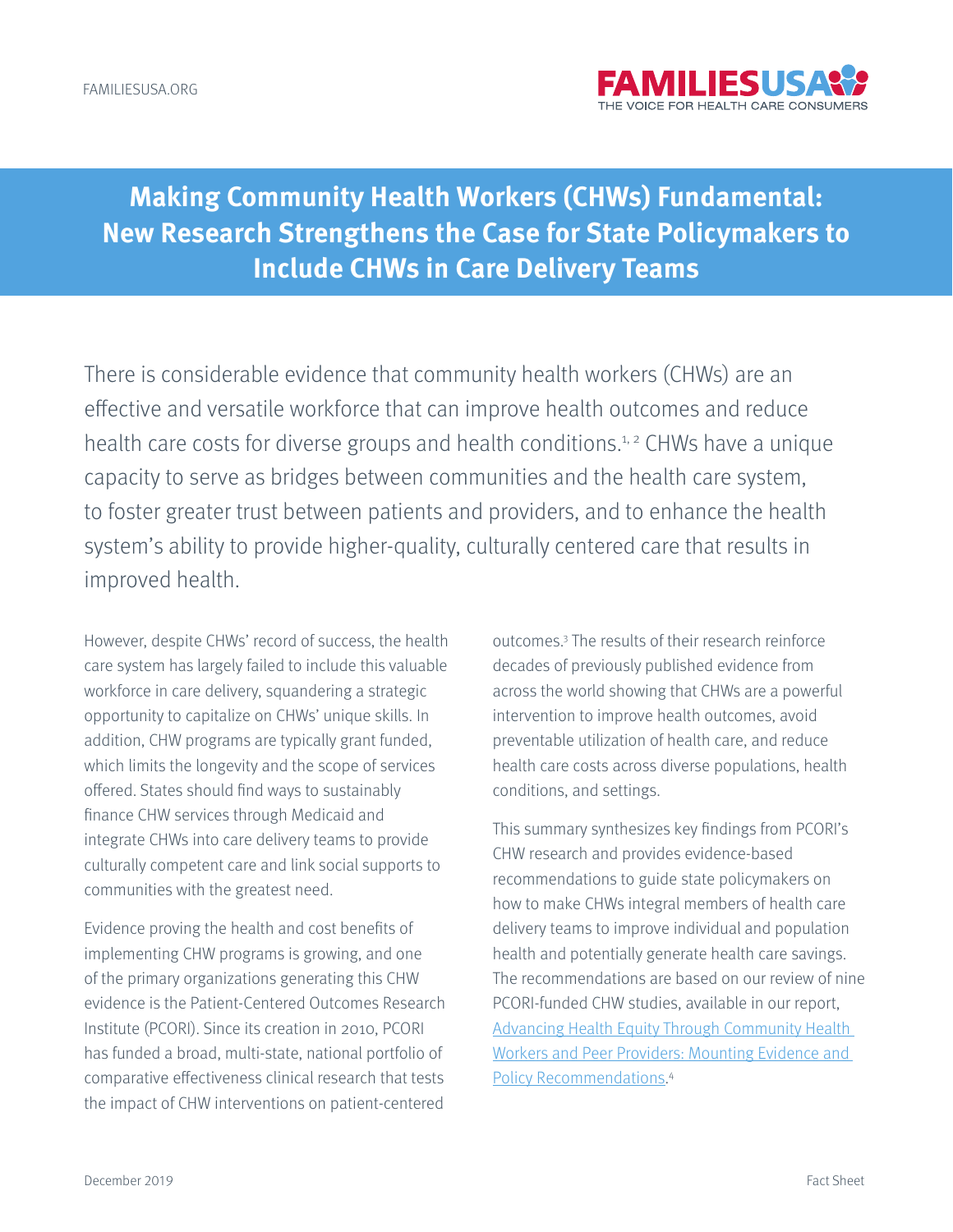#### **MAPPING SUCCESS: PCORI'S RESEARCH PROVES CHWS' EFFECTIVENESS AND VERSATILITY FOR DIVERSE POPULATIONS, HEALTH CONDITIONS, AND SETTINGS**

The nine PCORI-funded CHW studies included in our analysis examined interventions led by CHWs across health conditions such as serious mental illness (SMI), chronic diseases, and traumatic physical injury. Study participants were of diverse ethnic, racial, linguistic, socioeconomic, and geographic backgrounds, including Black, Latinx, American Indian, monolingual Spanishspeaking, low-income, and rural patients. Key outcomes are summarized below:

- **1. CALIFORNIA:** Decreased reported preference for emergency or urgent care by 40%. Improved relationships with primary care providers and increased preference for use of primary care. Participant group of racially and ethnically mixed adults (60% Latinx, 25% white, 8% Black, and 8% other or multiracial) living with SMI in an urban setting.<sup>5</sup>
- **2. ILLINOIS:** Improved recovery and increased personal empowerment and better quality of life for Latinx adults living with SMI in an urban setting. A majority of participants were immigrants and with a Spanish-language preference.<sup>6</sup>
- **3. CALIFORNIA:** Increased prescription of antidepressant medication by 57%, treatment acceptance by 79%; and significantly decreased emergency department (ED) admissions at 12 months of intervention for Latinx adults with depression and concurrent diabetes and/or heart disease living an urban setting. A majority of participants were monolingual immigrants.7
- **4**. **NEW MEXICO:** Increased patient activation,i a measure associated with lower ED use and hospitalization and improved health outcomes by 69% for Zuni Indians in a rural setting at risk of chronic kidney disease.<sup>8</sup>
- **5. KENTUCKY:** Significant improvement in achievement of health goals, including improved lipid profile, blood sugar, blood pressure levels, body weight, and improved cholesterol, for white Appalachians at risk of cardiovascular disease.9
- **6. PENNSYLVANIA:** Decreased days spent in the hospital by 69% and improved quality of primary care for Black adults in a high-poverty zip code in an urban setting with multiple chronic conditions.10



- **7. GEORGIA:** Decreased time in the hospital during unplanned visits and increased self-efficacy, a measure associated with improved health outcomes and less avoidable utilization, for white male adults with spinal cord injury. $11$
- **8**. **FLORIDA:** Increased likelihood of follow up appointment attendance within four weeks of an ED visit by 14% for elderly adults with chronic illness.<sup>12</sup>
- **9**. **NEW YORK:** Improved social quality of life for patients with higher levels of pain and anxiety among a group of racially and ethnically diverse female participants (57% Black, 21% white, and 19% Latinx) with depression.<sup>13</sup>

i Assesses patients' knowledge, skill, and health care management confidence.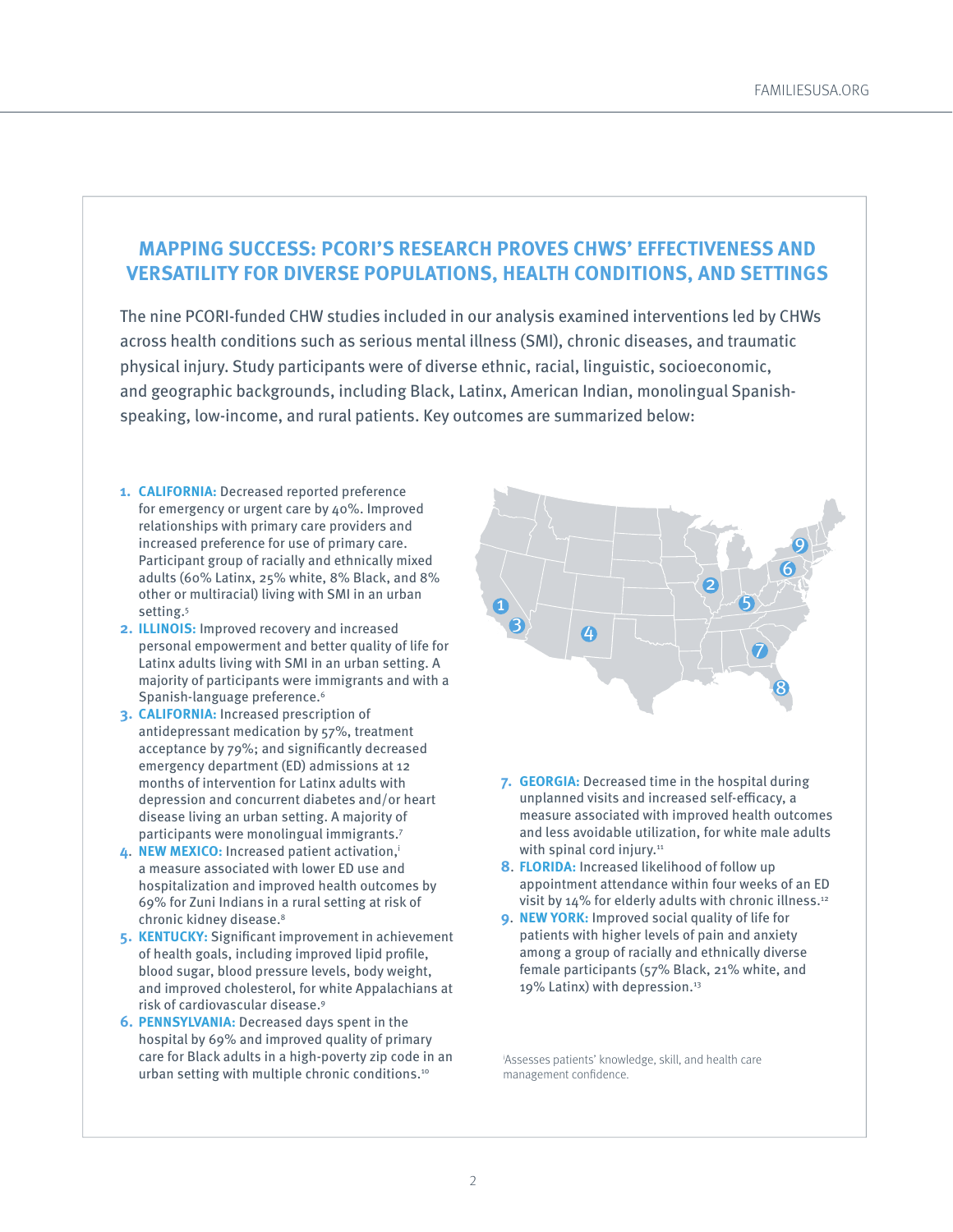# **Key Recommendations for State Policymakers to Include CHWs in Care Delivery Teams**

Findings from PCORI's research provide important insight into actions that state policymakers can take to make CHWs a fundamental component of highquality, patient-centered care delivery teams. Key recommendations based on the PCORI research that can advance CHWs at the state level include the following:

# **Use Existing Opportunities in Medicaid to Fund CHWs**

As states consider interventions that address the social determinants of health and advance health equity as part of their health system reform efforts, several are introducing Medicaid-funded CHW services as an important tool to achieve these goals. States like Massachusetts, New York, Oregon, Utah, and Vermont have already begun to pay for CHW services in Medicaid.14 State policymakers should use the multiple pathways available for Medicaid to pay for CHW services, including through state plan amendments, Section 1115 waivers, and Medicaid managed carecontracted benefits, among others. To learn more about the specific mechanisms available, please see Families USA's report, How States Can Fund Community Health Workers Through Medicaid to Improve People's Health, Decrease Costs, and Reduce Disparities.<sup>15</sup>

### **Define CHW Services Carefully to Make Sure They Are Truly Community-Based**

As states, providers, and payers work to scale up and include CHWs as a core part of their health care system, policymakers and operational leaders must

be careful to avoid implementing "CHW services in name only." For example, Medicaid and other state health programs have a long history of paying for care management and care coordination through managed care plans or other contractors, but that is generally not a truly community-based model. The CHW programs with the greatest impact embrace the true community-based nature of CHWs: ensuring that they work in community settings, that they share a sociocultural affinity with their clients, and that they have an intimate knowledge of their communities' socioeconomic resources and supports.

# **Medicaid Alternative Payment Models Should Encourage Adoption of CHWs by Organizations Receiving Reformed Payment**

State policymakers moving toward Medicaid alternative payment models (APMs) should use the Medicaid authorities described above to allow for Medicaidreimbursed CHW services, then incorporate adoption of CHW services into well-designed APMs as part of health system transformation efforts. For example:

» **Oregon**'s Coordinated Care Organizations (CCOs) serve the state's Medicaid population. The CCOs reward providers for performance on a number of care quality and patient outcomes measures that CHWs can help them to achieve, with a significant emphasis on social determinants of health, effective prevention, and consumer education. The state formalized a CHW certification program as part of its expansion of the CCO model in Medicaid. The CHW program has now taken root in Oregon, as multiple CCOs have integrated CHWs into delivery teams to help meet these performance goals.<sup>16</sup>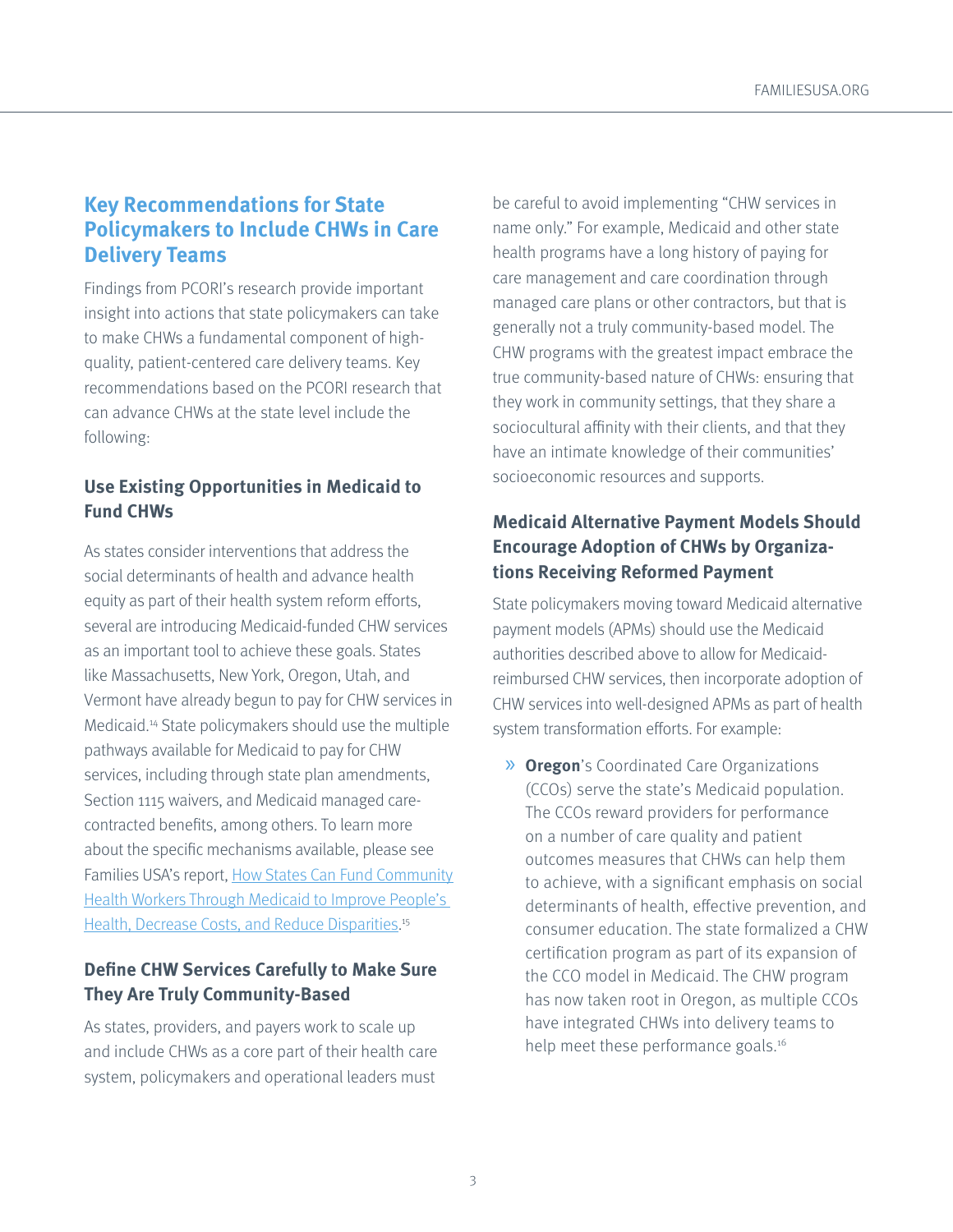» In a more state-directed model, **Vermont** has integrated CHWs into "community health teams." These teams provide interdisciplinary services that the state directly contracts, which are made available for primary care provider referrals on a multi-payer basis. Payers include Medicaid and other major insurers.<sup>17, 18</sup>

# **Deploy CHWs as Flexibly as Possible Given the Breadth of Their Potential Use, Especially Among Communities With the Highest Need**

Most of the PCORI research summarized here involved people with significant health disparities. One major use is transitional care, with several successful studies involving individuals transitioning to the community from hospitalizations or emergency department visits for physical or mental illness. A second application strongly supported by PCORI research is using CHWs to maintain health for people with documented chronic physical or behavioral conditions.

Given the variety of clinical and use histories that have shown positive outcomes in these and previous studies, states should consider how to make CHW services a core element of outpatient health care delivery in high-need communities.

» One successful approach is to design delivery systems that include CHWs as part of primary care interdisciplinary teams. This gives flexibility to primary care medical homes to deploy CHWs as needed to help patients with multiple chronic conditions better engage with primary care providers to prevent chronic disease symptoms. This, in turn, can potentially reduce the need for costly emergency care and utilization.

» A second approach, particularly for states with dedicated transitional care programs, is to integrate CHWs into interdisciplinary transitional care teams to improve patients' self-efficacy and prevent avoidable hospital utilization as they transition from inpatient to community settings.

The PCORI studies also provide important evidence that Medicaid-funded providers and programs should not limit CHWs to high-utilization individuals — but also partner them with people who are at risk of future hospitalization and who are not effectively engaged with the health care system. Notably, a highly successful intervention addressed population health for minority, geographically isolated adults.19 Almost 30 million adults in the U.S. are affected by chronic kidney disease (CKD), with prevalence greater among ethnic and racial minorities and those living in rural areas with limited access to health care.<sup>20</sup> This intervention used CHWs to conduct home visitations to provide healthy lifestyle education and CKD risk factor management for American Indian adults in rural New Mexico. The intervention lowered participants' body mass index and blood sugar levels among other indicators, effectively reducing CKD risk.

# **Conclusion**

The evidence is clear that CHWs are a powerful intervention that should be included in care delivery teams in ways that can be funded sustainably. State policymakers interested in the development of evidence-based, cost-effective, and community-based strategies to improve health outcomes and reduce costs should invest in programs that include CHWs.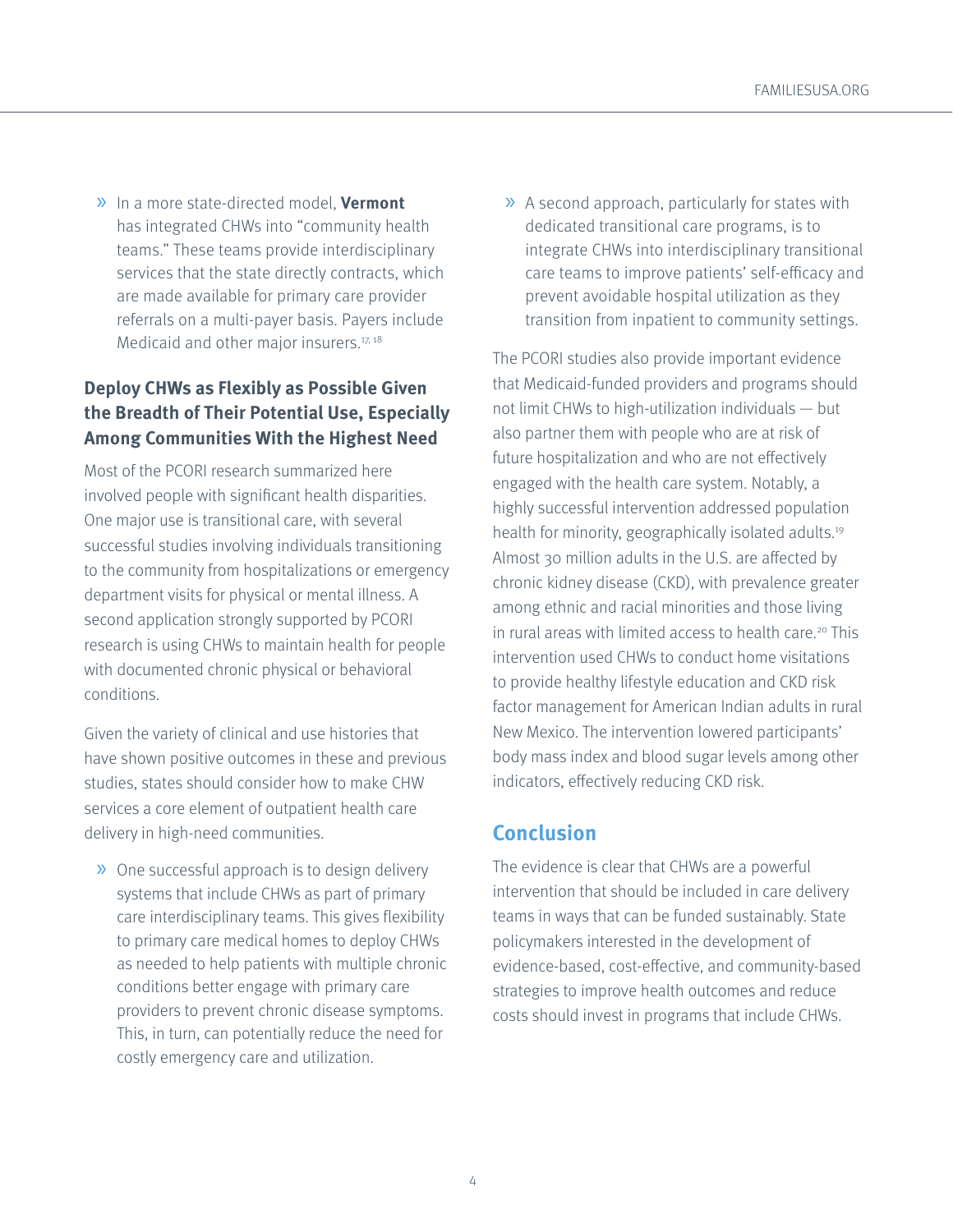#### **Endnotes**

1 "Integrating Community Health Workers on Clinical Care Teams and in the Community," Centers for Disease Control and Prevention, accessed December 2, 2019, https://www.cdc.gov/ dhdsp/pubs/guides/best-practices/chw.htm .

2 Emmett Ruff, Denisse Sanchez, Sinsi Hernandez-Cancio, Eliot Fishman, and Raven Gomez, Advancing Health Equity Through Community Health Workers and Peer Providers: Mounting Evidence and Policy Recommendations (Washington, DC: Families USA , November 2019), https://familiesusa.org/wp-content/ uploads/2019/11/HEV\_PCORI-CHW-Report\_11-04-19.pdf.

<sup>3</sup> "Community Health Workers," Patient-Centered Outcomes Research Institute, accessed December 2, 2019, https://www. pcori.org/topics/community-health-workers.

4 Emmett Ruff, Denisse Sanchez, Sinsi Hernandez-Cancio, Eliot Fishman, and Raven Gomez, Advancing Health Equity Through Community Health Workers and Peer Providers, https:// familiesusa.org/wp-content/uploads/2019/11/HEV\_PCORI-CHW-Report\_11-04-19.pdf.

<sup>5</sup> J Brekke, Kelly E, Duana L et al., Can People Who Have Experience with Serious Mental Illness Help Peers Manage Their Health Care? (Patient-Centered Outcomes Research Institute, 2019), accessed December 6, 2019, https://www.pcori.org/sites/default/files/ Brekke067-Final-Research-Report.pdf.

<sup>6</sup> P Corrigan, Sheehan L, Morris S et al., Peer-Navigator Support for Latinx Patients with Serious Mental Illness, (Patient-Centered Outcomes Research Institute, 2019), accessed December 6, 2019, https://www.pcori.org/sites/default/files/Corrigan090-Final-Research-Report.pdf.

7 K Ell, Aranda M, Wu S. et al., Working with Bilingual Community Health Worker Promotoras to Improve Depression and Self-Care among Latino Patients with Long-Term Health Problems, (PatientCentered Outcomes Research Institute, 2018), accessed December 6, 2019, https://www.pcori.org/sites/default/files/ Ell045-Final-Research-Report.pdf.

<sup>8</sup> V Shah, Nelson R, Faber T. et al., Impact of Community Health Representative-Led Patient Activation and Engagement on HomeBased Kidney Care, (Patient-Centered Outcomes Research Institute, 2019), December 6, 2019, https://www.pcori.org/sites/ default/files/Shah099-Final-Research-Report.pdf.

<sup>9</sup> D Moser, Feltner F, Biddle M et al., Does a Program that Focuses on Lifestyle Changes Reduce Heart Disease Risk Factors in a Rural Community in Appalachian Kentucky? (Patient-Centered Outcomes Research Institute, 2019), accessed December 6, 2019, https://www. pcori.org/sites/default/files/Moser101-Final-Research-Report.pdf.

<sup>10</sup> J Long, Kangovi S, Mitra N, et al., Collaborative Goal Setting with or without Community Health Worker Support for Patients with Multiple Chronic Conditions, (Patient-Centered Outcomes Research Institute, 2019), accessed December 6, 2019, https://www.pcori. org/research-results/2014/collaborative-goal-setting-or-withoutcommunity-health-worker-support-patients.

<sup>11</sup> Jones et.al., Using One-on-One Peer Mentors to Help Patients with a Spinal Cord Injury Transition from Rehabilitation to Home, (Patient Centered Outcomes Research Institute, 2019), accessed December 6, 2019, https://www.pcori.org/researchresults/2013/ using-one-one-peer-mentors-help-patients-spinalcord-injurytransition.

<sup>12</sup> Carden et al., Using Home Coaching to Support Older Adults with Chronic Illness After an Emergency Room Visit, (Patient Centered Outcomes Research Institute,2019), accessed December 6, 2019, https://www.pcori.org/research-results/2013/usinghomecoaching-support-older-adults-chronic-illness-afteremergencyroom.

<sup>13</sup> E Poleshuck, Juskiewicz I, Wittink M et al., *Is a Patient Navigation* Program More Helpful than a Referral Program for Reducing Depression and Improving Quality of Life among Women Living in Neighborhoods with Few Resources? (Patient-Centered Outcomes Research Institute, 2019) accessed December 6, 2019, https://www. pcori.org/research-results/2013/patient-navigation-program-morehelpful-referral-program-reducing-depression

<sup>14</sup> Anna Spencer, James Lloyd, and Tricia McGinnis, Using Medicaid Resources to Pay for Health-Related Supportive Services: Early Lessons (Washington, DC: Center for Health Care Strategies, December 2015), http://www.chcs.org/media/Supportive-Services-Brief-Final-120315.pdf.

<sup>15</sup> Ellen Albritton, How States Can Fund Community Health Workers Through Medicaid to Improve People's Health, Decrease Costs, and Reduce Disparities (Washington, DC: Families USA, July 2016), https://familiesusa.org/wp-content/uploads/2019/09/HE\_HST\_ Community\_Health\_Workers\_Brief\_v4.pdf.

<sup>16</sup> Ellen Albritton and Denisse Sanchez, Community Health Workers